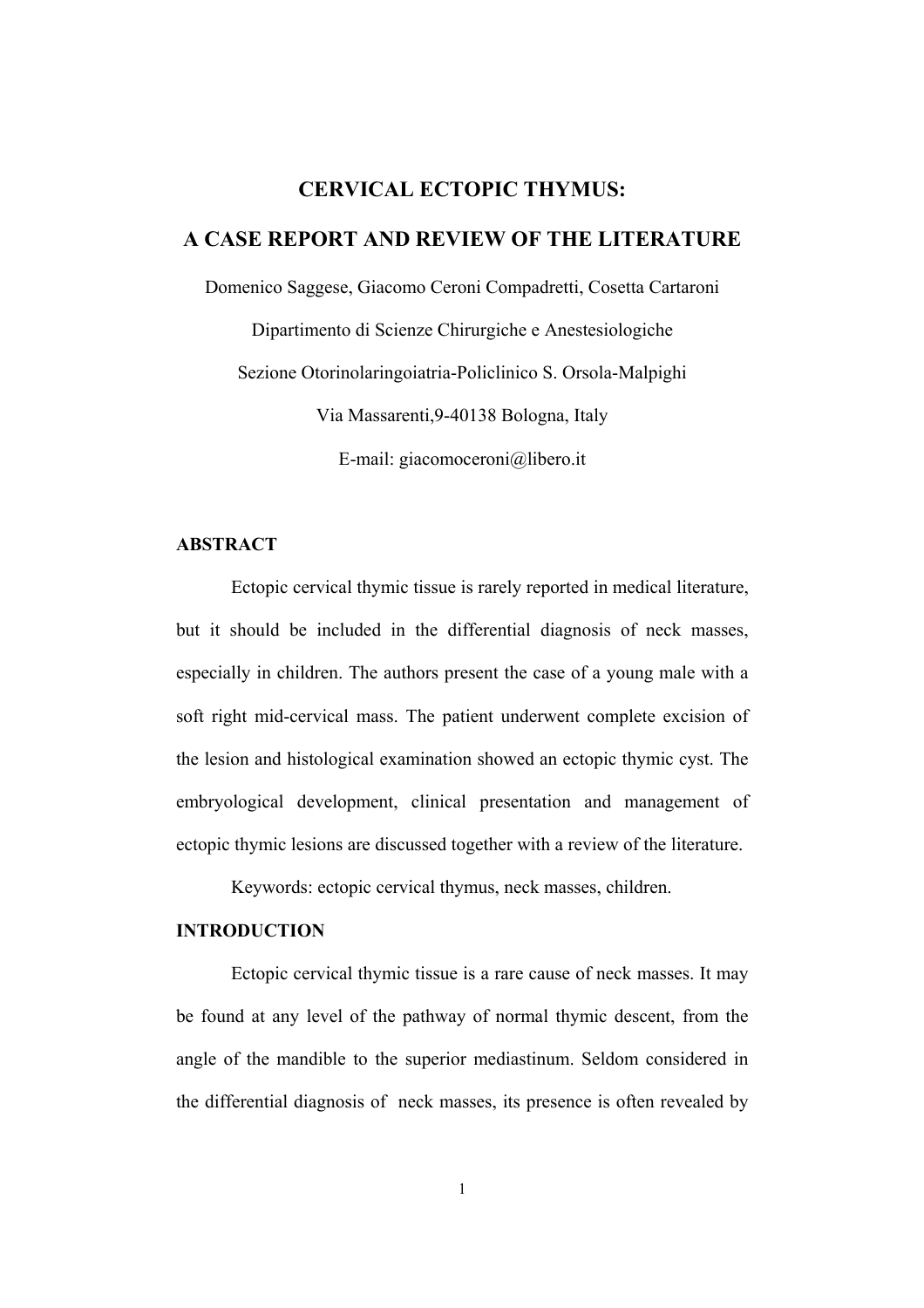pathologic examination of an excised specimen. Adolescents and children comprise the majority of the typically asymptomatic patients. As such, the presence of a mediastinal thymus must be confirmed prior to the surgical resection of a neck mass to prevent inadvertent total thymectomy with possible negative effects on the developing immune system. We report the clinical presentation, diagnostic evaluation and therapeutic management of one case of ectopic cervical thymic tissue, accompanied by a short review of the relative literature.

#### **CASE-REPORT**

A 6-year-old child was referred to the Otolaryngology Clinic of S.Orsola-Malpighi Hospital, Bologna, Italy, for the evaluation of a large right mid-cervical mass with the suspicion of lymphadenopathy. The mass was asymptomatic and was noted by the parents in conjunction with a previous upper respiratory tract infection. Although the patient followed an antibiotic therapy regime, the lesion failed to change significantly. The family history and past medical history were unremarkable. Physical examination revealed a soft, mobile and poorly circumscribed neck mass of about 4 cm in diameter. No overlying skin changes or pits were apparent, and the infant's neck position and mobility were not limited by the presence of the mass. Endoscopic laryngoscopy revealed normal laryngeal mobility and an integral pharyngeal mucosa with only a slight medialization of the pharyngeal wall at the pharyngeal-epiglottic fold. An ultrasound of the neck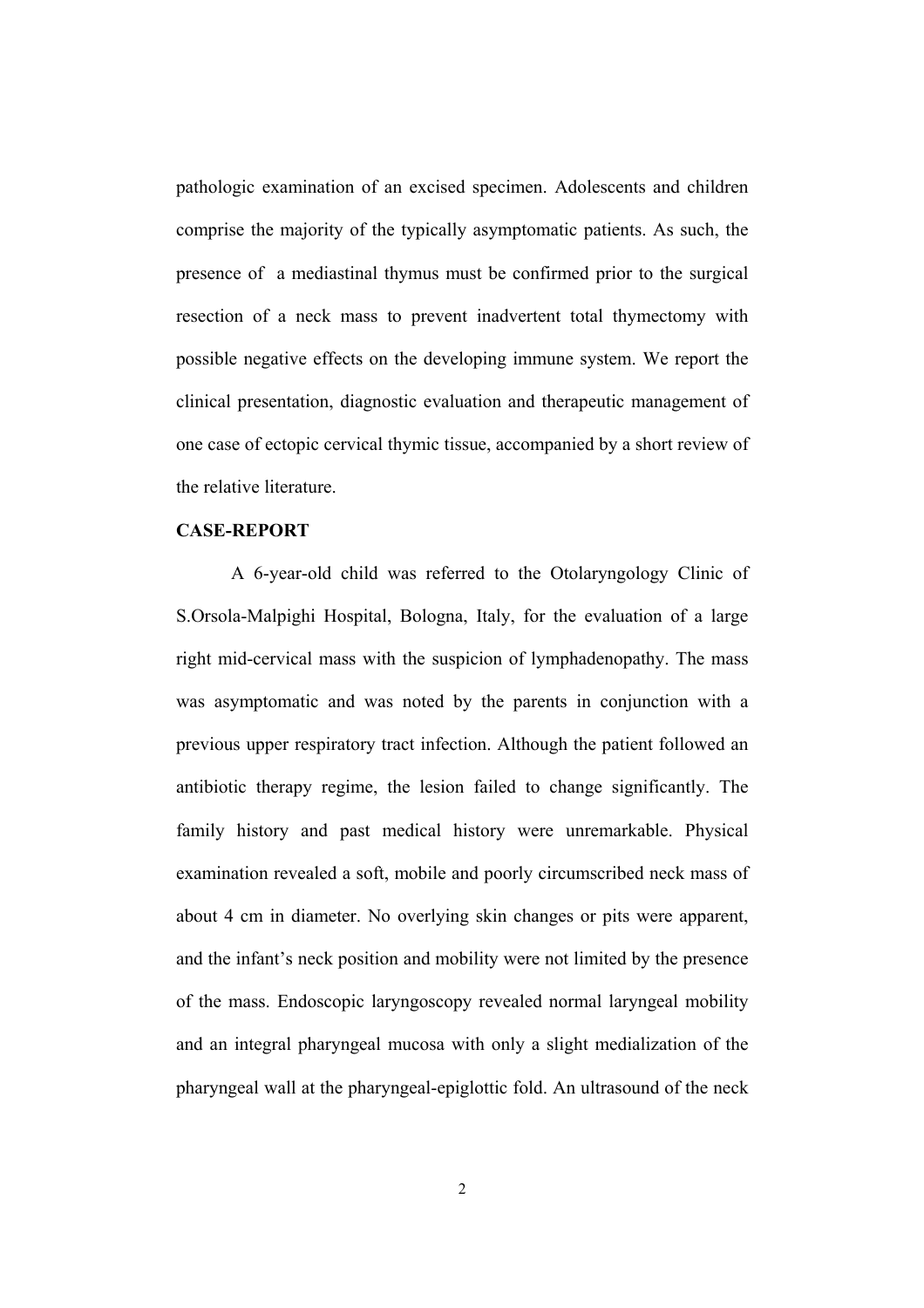suggested a multi-loculated cystic mass, while an MRI indicated a rightsided, anteriorly-located 6 cm cervical mass beneath the sternocleidomastoid muscle, lateral to the carotid sheath and inferior to the parotid gland. The mass also presented a slight extension into the retropharyngeal space (Fig.1-2). Following the clinical and MRI findings, surgical excision revealed a multi-loculated cystic mass (Fig.3). In this case, the blunt dissection technique was employed to conserve the integrity of the external capsule of the cyst, respecting the integrity of the pharyngeallaryngeal-tracheal wall and of the surrounding nervous and vascular structures. The final pathology report confirmed the presence of an ectopic cervical thymic cyst. The child's post-operative course was unremarkable, without neurological defects or injuries. Furthermore, clinical and echographic six-month follow-up was negative.

### **DISCUSSION**

Cervical thymic anomalies may occur as a consequence of an arrest in descent during the ninth week of embryonic growth, a sequestration of thymic tissue during descent or a failure of involution [1-4]. Of the more specific origins proposed [5], the two favored theories for the development of cervical thymic cysts are the persistence of thymopharyngeal ducts (congenital) and the degeneration of Hassall's corpuscles within ectopic thymic remnants (acquired) [6].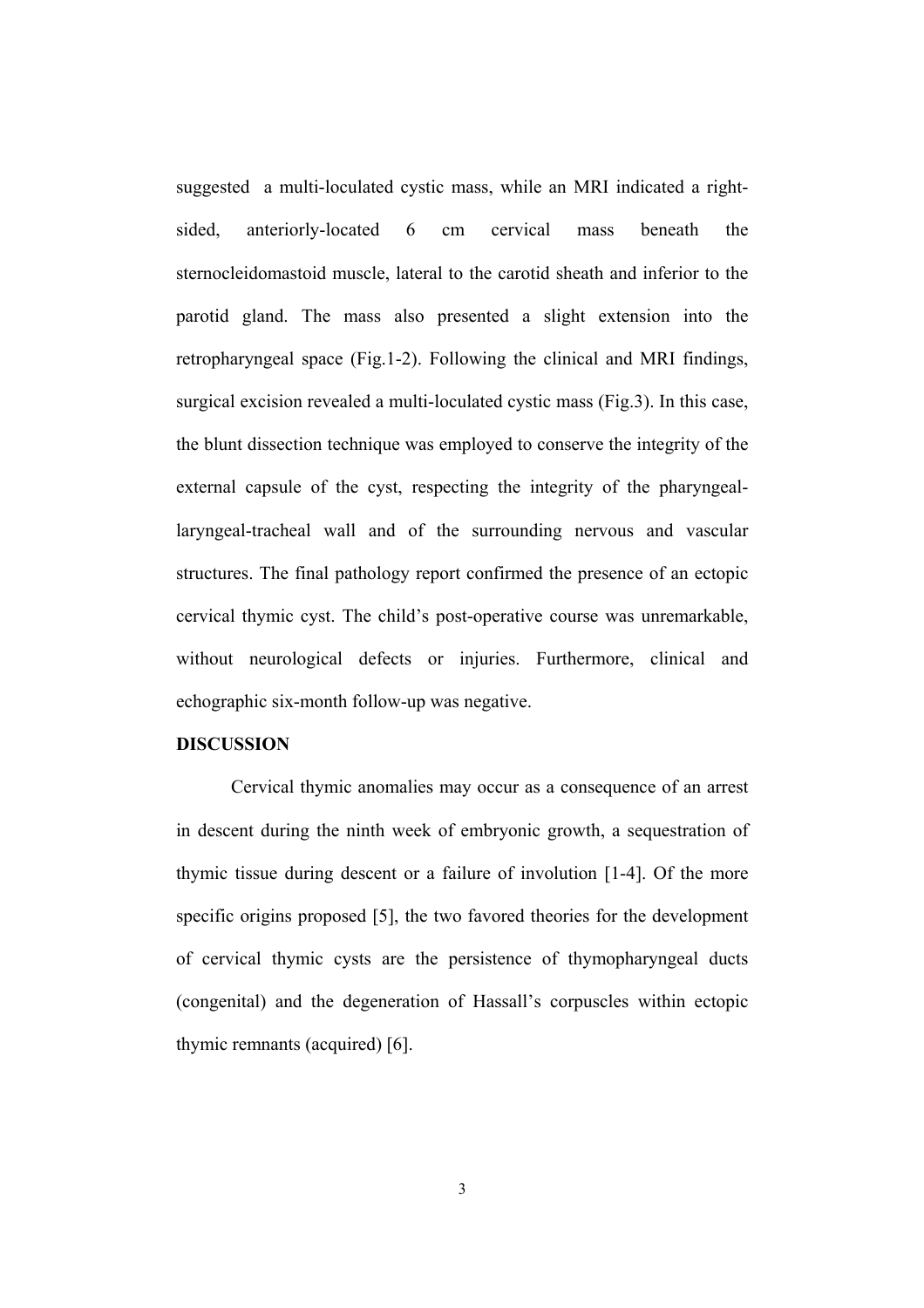A cervical thymic cyst is usually a soft, unilocular or, more frequently, multilocular mass, 1 to 15 cm in width. The lesion occurs on the left side in 60-70% of patients, on the right side in 20%-30% of patients, and in the midline or the pharynx in the remaining 5-7% of patients [7,8]. Nests of thymic tissue may be found anywhere along the path of descent of the thymic primordia from the angle of the mandible to the mediastinum. They are usually located anteriorly and deep to the middle third of the sternocleidomastoid muscle, adhere posteriorly to the carotid sheath and often extend into the retropharyngeal space [2,9]. Approximately 50% of all cervical thymic masses may be continuous with the mediastinal thymus by direct extension or by connection to a vestigial remnant or a solid cord [3].

The diagnosis of cervical thymic tissue is rarely made preoperatively  $[6,9,10,11,12]$ . An estimated 80-90% of these lesions are asymptomatic, only 6% have symptoms, such as stridor, dyspnea and/or dysphagia due to compression of the trachea and/or esophagus [7,13]. The ectopic thymic tissue appears to cause symptoms relatively more common in children than in older patients with over 50% of children cases experiencing respiratory and feeding difficulties [10]. Airway compromise and feeding disturbances are caused by compression of the parapharyngeal space or vagus nerve and by the rapid expansion of the cyst attributed to fluid accumulation or to hemorrhage. Some patients report small fluctuations in lesion size, whereas others experience rapid enlargement after minor trauma, vaccination or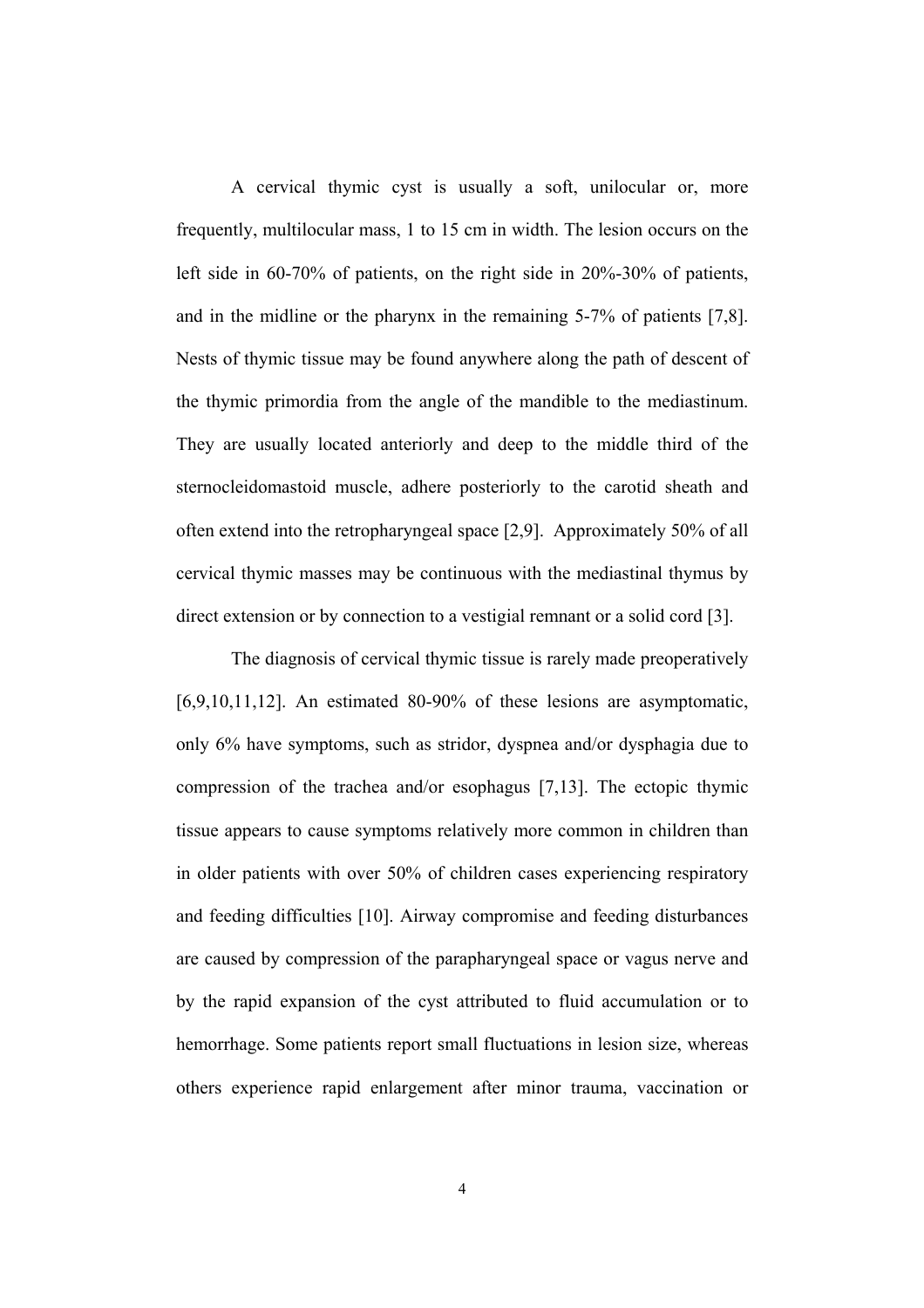upper respiratory tract infection [13]. Routine diagnostic evaluation for a neck mass includes a thorough history, physical examination, ultrasound of the neck and chest X-ray. Bloodwork, including a CBC with a differential, is usually obtained, and an empiric course of antibiotics is often utilized.

CT scan findings of an ectopic thymic mass usually reveal a homogenous mass intimately attached to the carotid sheath. A useful additional sign is a lack of mass effect on the airway or vessels when the mass is present during infancy. MRI can help in the diagnosis of ectopic cervical thymus as its tissue plane definition is often able to demonstrate a connection between the cervical mass and the mediastinal thymus or to determine if the mass's density is similar to normal thymic tissue. In thymic cysts, an irregular enhancement within the mass is possible due to the presence of septal architecture.

The differential diagnosis of a cervical mass in children includes thyroglossal duct cyst, brachial cleft cyst, cervical lymphadenopathy, benign tumors (dermoid, epidermoid, hemangioma and lymphangioma) and malignant tumors (lymphoproliferative, soft tissue sarcomas and other metastatic lesions) [4,12].

For both diagnostic and therapeutic reasons, surgery is the treatment of choice for most neck masses, including cervical thymic lesions [4,6,12]. At this time, there is no preoperative test that can accurately identify a neck mass as cervical thymic tissue, diagnosis being made from the histology of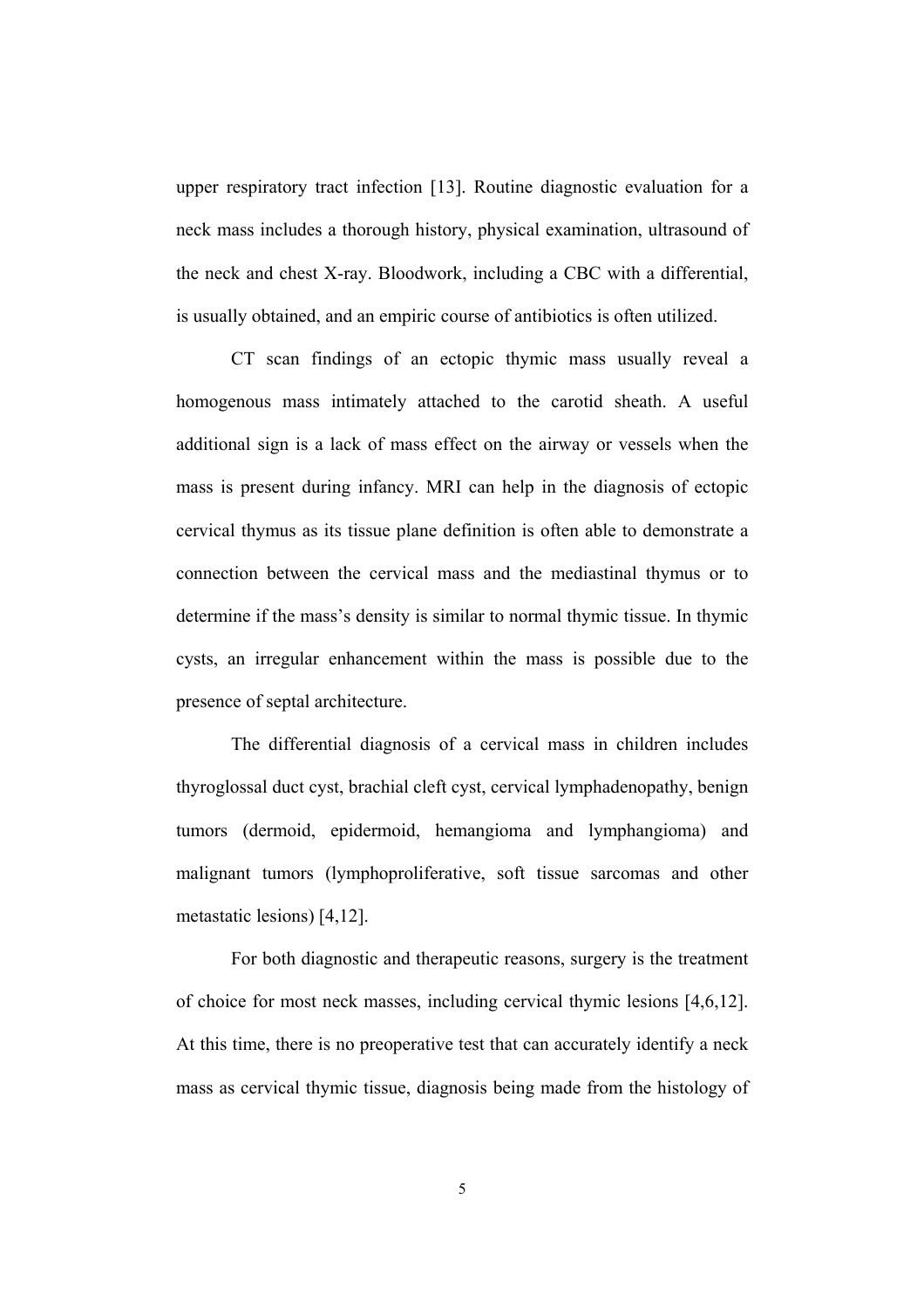the resected specimen. Most cervical thymic lesions may be adequately excised via a transverse cervical incision and, even in the presence of a caudal extension, may be removed from the thoracic inlet by blunt dissection without the need for a sternotomy. At surgery, the mass may be found to be adherent to surrounding structures, such as the carotid artery, the jugular vein and/or the vagus, hypoglossal, phrenic and recurrent laryngeal nerves. Great care must be taken during the surgical procedure as to avoid rupture of innominate vessels and adjacent structures in the high mediastinum. In most cases, removal by blunt dissection is all that is required, and complete excision is curative. There has been no reported recurrence and long term prognosis is excellent.

An accurate evaluation of the presence of normal thymus should be undertaken prior to the surgical removal of a cervical mass. If a normal thymus is not present, removal of cervical thymic tissue may leave the patient athymic. This would pose no problem in the adult, but in a child dependant on thymic tissue for immunological function, long term observation is strongly recommended.

#### **CONCLUSION**

Ectopic cervical thymus cysts are uncommon but should be included in the differential diagnosis of neck masses, especially in the young. Such anomalies are rarely diagnosed pre-operatively and can be easily confused with other neck lesions. Once diagnosed, surgery is the definitive treatment

6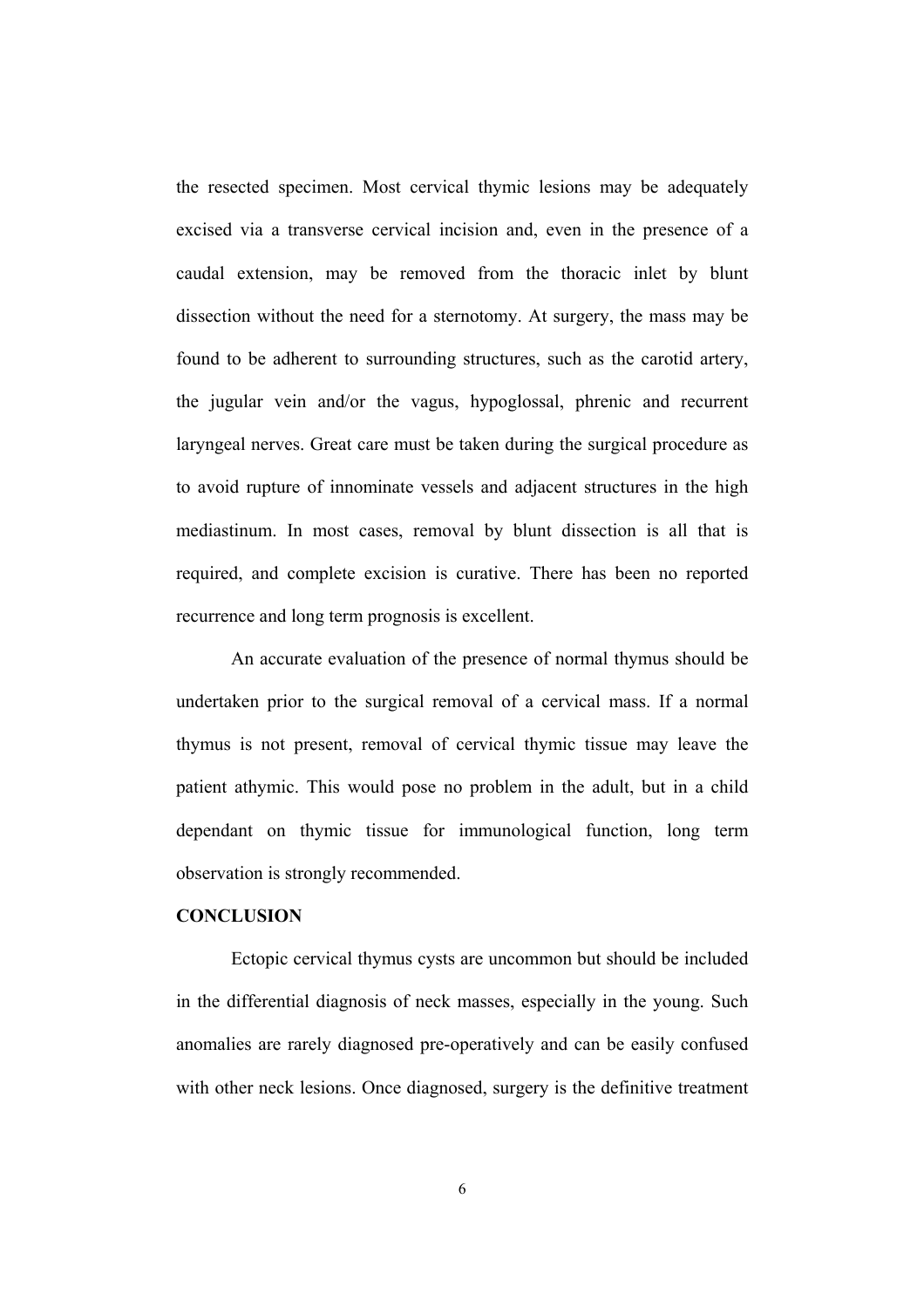if the mass is symptomatic and cosmetically unbecoming. Prior to surgery, the presence of a mediastinal thymus should be confirmed to prevent the risk of a total thymectomy. The prognosis after removal of ectopic cervical thymus is excellent and no cases of recurrence have been reported.

### **REFERENCES**

[1] Mikal S.Cervical thymic cyst. Case report and review of the literature.Arch Surg. 1974 Oct;109(4):558-62.

[2] Tovi F, Mares AJ.The aberrant cervical thymus. Embryology, Pathology, and clinical implications.Am J Surg. 1978 Nov;136(5):631-7.

[3] Barat M, Sciubba JJ, Abramson AL.Cervical thymic cyst: case report and review of literature.Laryngoscope. 1985 Jan;95(1):89-91.

[4] Kacker A, April M, Markentel CB, Breuer F.Ectopic thymus presenting as a solid submandibular neck mass in an infant: casereport and review of literature.Int J Pediatr Otorhinolaryngol. 1999 Aug 20;49(3):241-5. Review.

[5] Speer FD, Thymic cyst New York Med. Coll. Flower Hosp. Bull. 1 (1938) 142-150.

[6] Nguyen Q, deTar M, Wells W, Crockett D.Cervical thymic cyst: case reports and review of the literature.Laryngoscope. 1996 Mar;106(3 Pt 1):247-52. Review.

[7] Guba AM Jr, Adam AE, Jaques DA, Chambers RG.Cervical presentation of thymic cysts.Am J Surg. 1978 Oct;136(4):430-6.

7